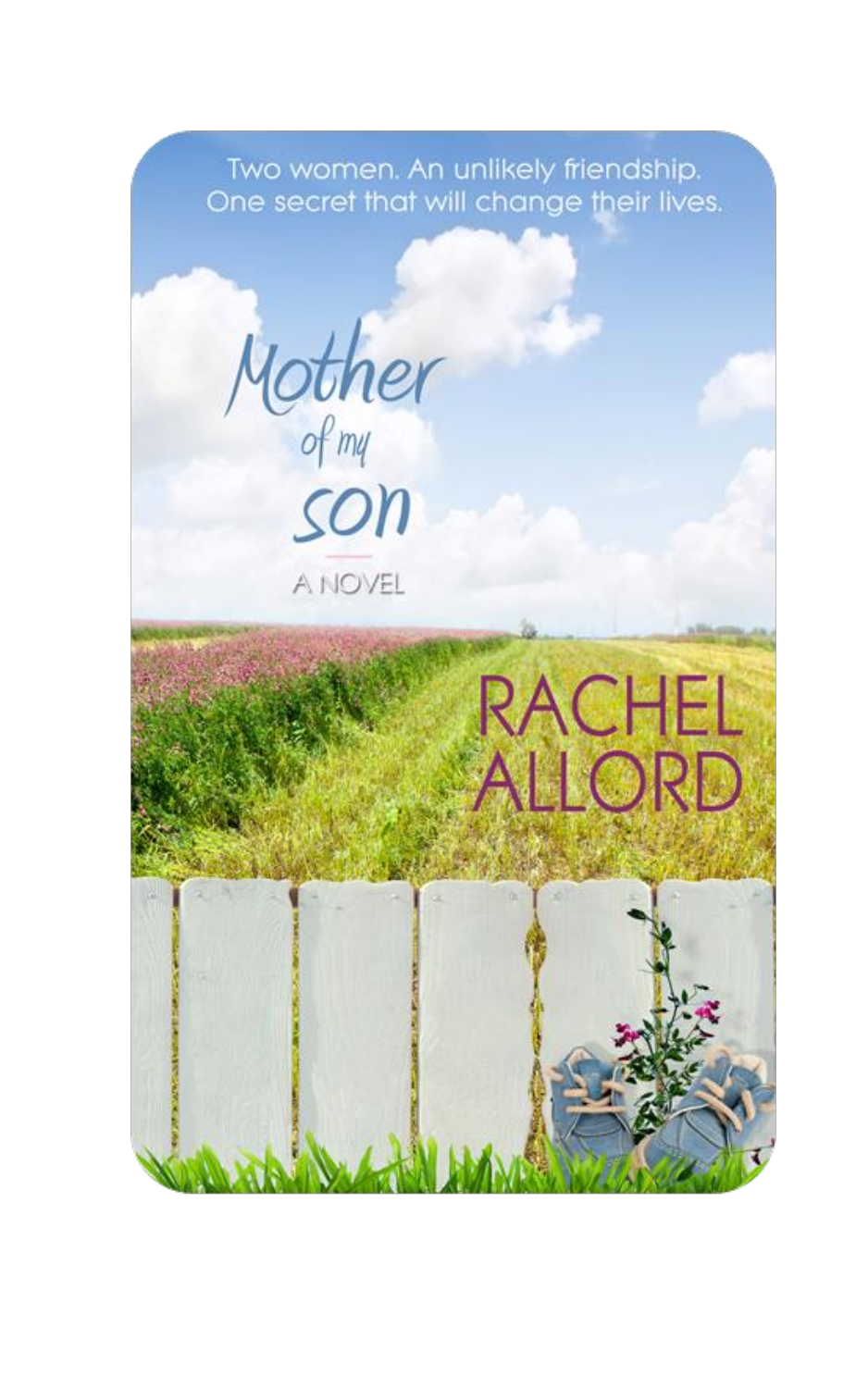# Mother of My Son

Rachel Allord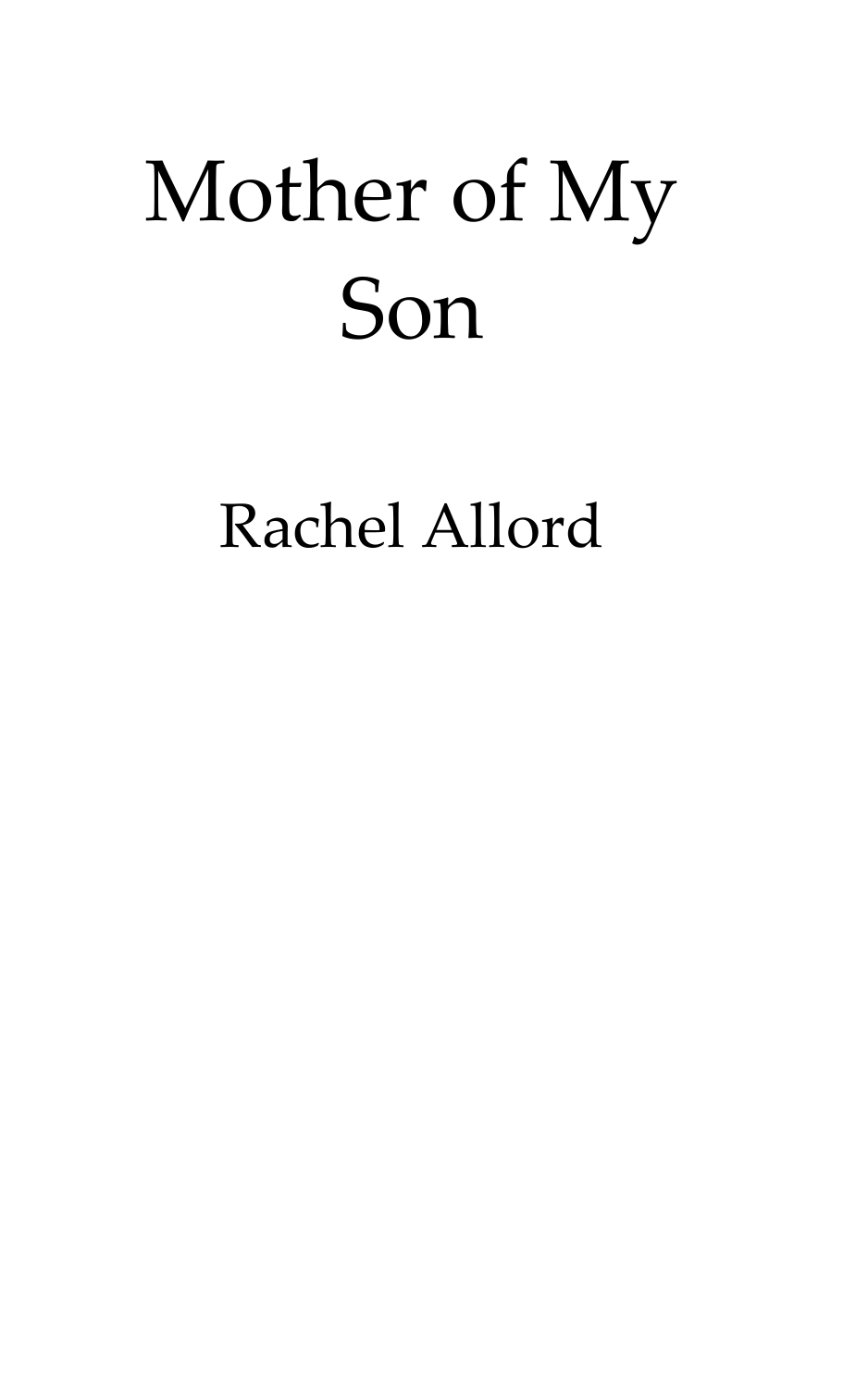This is a work of fiction. Names, characters, places, and incidents either are the product of the author's imagination or are used fictitiously, and any resemblance to actual persons living or dead, business establishments, events, or locales, is entirely coincidental.

#### **Mother of My Son**

#### **COPYRIGHT 2012 by Rachel Allord**

All rights reserved. No part of this book may be used or reproduced in any manner whatsoever without written permission of the author or Pelican Ventures, LLC except in the case of brief quotations embodied in critical articles or reviews.

eBook editions are licensed for your personal enjoyment only. eBooks may not be re-sold, copied or given away to other people. If you would like to share an eBook edition, please purchase an additional copy for each person you share it with.

Contact Information: titleadmin@pelicanbookgroup.com

All scripture quotations, unless otherwise indicated, are taken from the Holy Bible, New International Version<sup>(R),</sup> NIV<sup>(R),</sup> Copyright 1973, 1978, 1984 by Biblica, Inc.<sup>™</sup> Used by permission of Zondervan. All rights reserved worldwide. www.zondervan.com

Cover Art by *Nicola Martinez*

Harbourlight Books, a division of Pelican Ventures, LLC [www.pelicanbookgroup.com](http://www.pelicanbookgroup.com/) PO Box 1738 \*Aztec, NM \* 87410

Harbourlight Books sail and mast logo is a trademark of Pelican Ventures, LLC

Publishing History First Harbourlight Edition, 2013 Paperback Edition ISBN 978-1-61116-266-0 Electronic Edition ISBN 978-1-61116-265-3 **Published in the United States of America**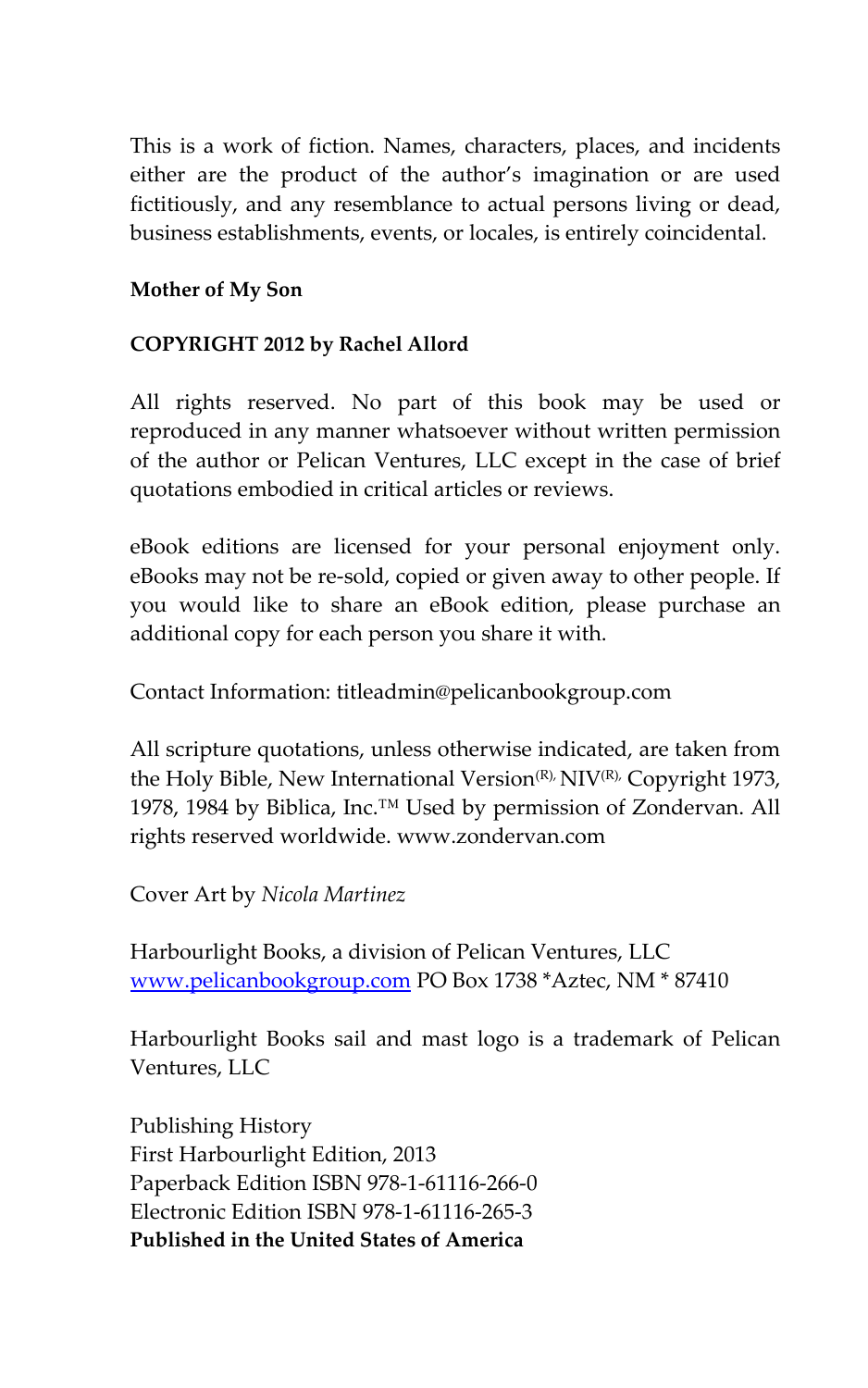#### Dedication

#### To Mom and Dad for your steady, unquestionable love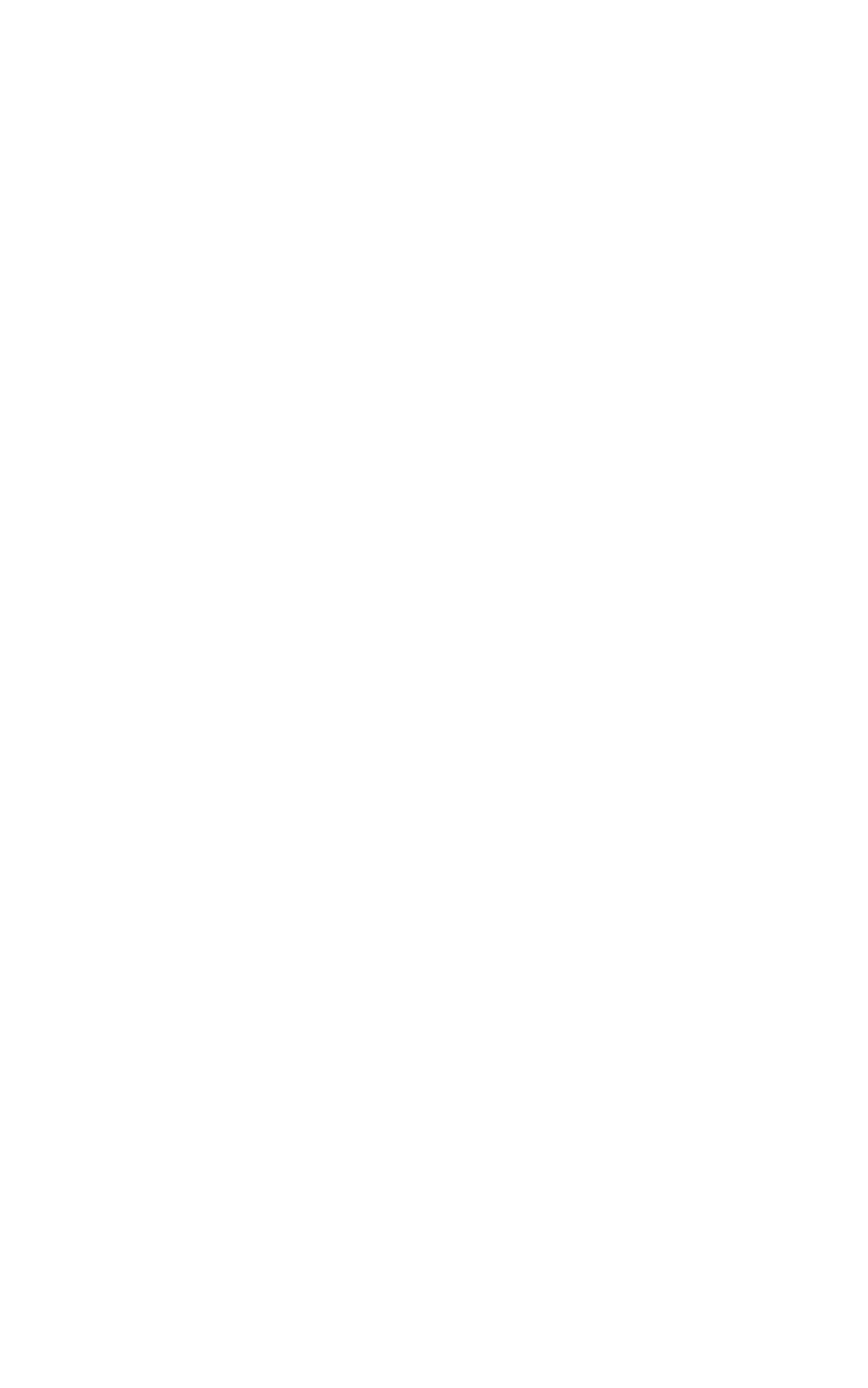#### Acknowledgements

Thank you to my parents, James and Cheryl Folz, for loving everything I've ever written. Thanks Mom, for all of your adoption expertise. Love and gratitude to my siblings, Sarah Biggs and Nate Folz, and to my Allord family.

Thank you, Ann Brunner, Jane Whitford, Abigail Wallace, and Stephanie Seefeldt, for enduring early drafts and cheering me on. I treasure your friendships. Alicia Bruxvoort, thank you for your unwavering belief in me. Thanks to Sarah Kolling and Angel Faxon for honest feedback, and Erin and Judah Huffman and Laura Menningen for beautifully portraying my imaginary friends.

Many thanks to Jim Rubart, Alison Strobel, and Cecil Murphey for sharing their professional expertise and nudging me forward, and to the staff at Pelican Book Group, particularly Fay Lamb and Nicola Martinez, for skillfully improving the story and turning what was starting to feel like a pipe dream into a reality.

This story required a mother's heart, so thank you Elijah and Maylie. You two can't fathom how much you are loved. And finally, Doug: thank you for reading countless drafts, pushing me creatively, fueling me with coffee, and not letting me quit. Thank you for serving as my sounding board, first editor, and computer guru. I couldn't have done this without your love, encouragement, and belief in me. I'm in your corner, always, and I know you're in mine.

Above all, thanks and glory to the Author of grace.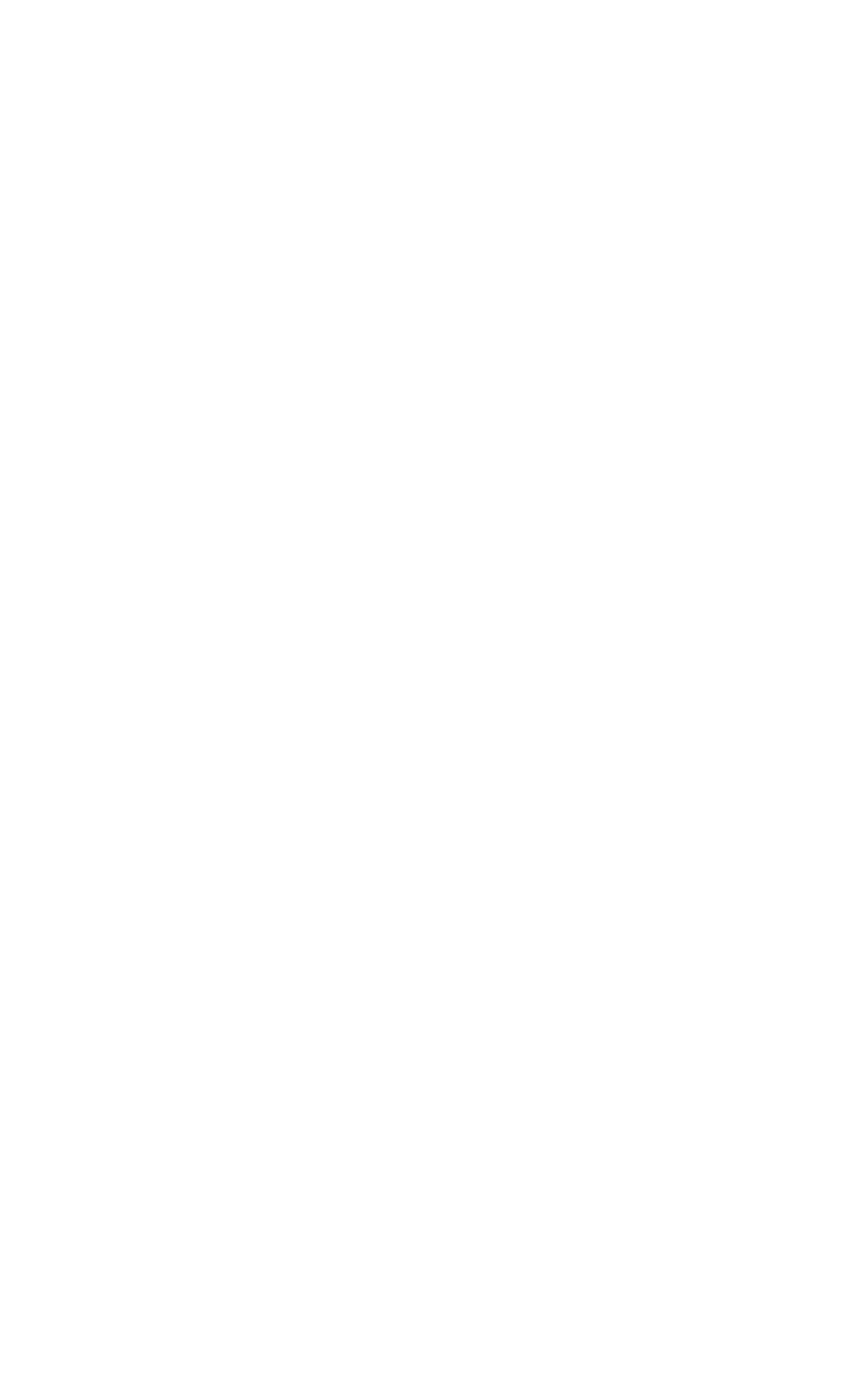## **Part One 1**

*June 3, 1994*

The bundled towel in Amber's arms no longer stirred. Even the soft mewling had stopped. So it couldn't be real, after all.

Amber fixed her gaze on the dumpster across the street and then glanced back at her silent, brick apartment building. Dizzy, she peered at the dumpster once again and took a step forward. The full moon hung above her like a watchful eye, illuminating the metal bin that seemed to waver like water, like the sloshing peppermint Schnapps she'd downed in desperation hours ago.

A sudden gust of wind swept through her hair. She clutched the towel to her chest and stepped off the curb into the street, the blacktop cool and jagged beneath her bare feet. As if powered by something outside of herself, she took a step forward and then another. Somewhere in the distance, a dog barked. The wind picked up. She broke into a run.

Her bare feet slapped against the asphalt, a deafening sound in the otherwise quiet night. A blast of pain shot through her insides as she reached the back lot of On the House, a small shabby bar beneath a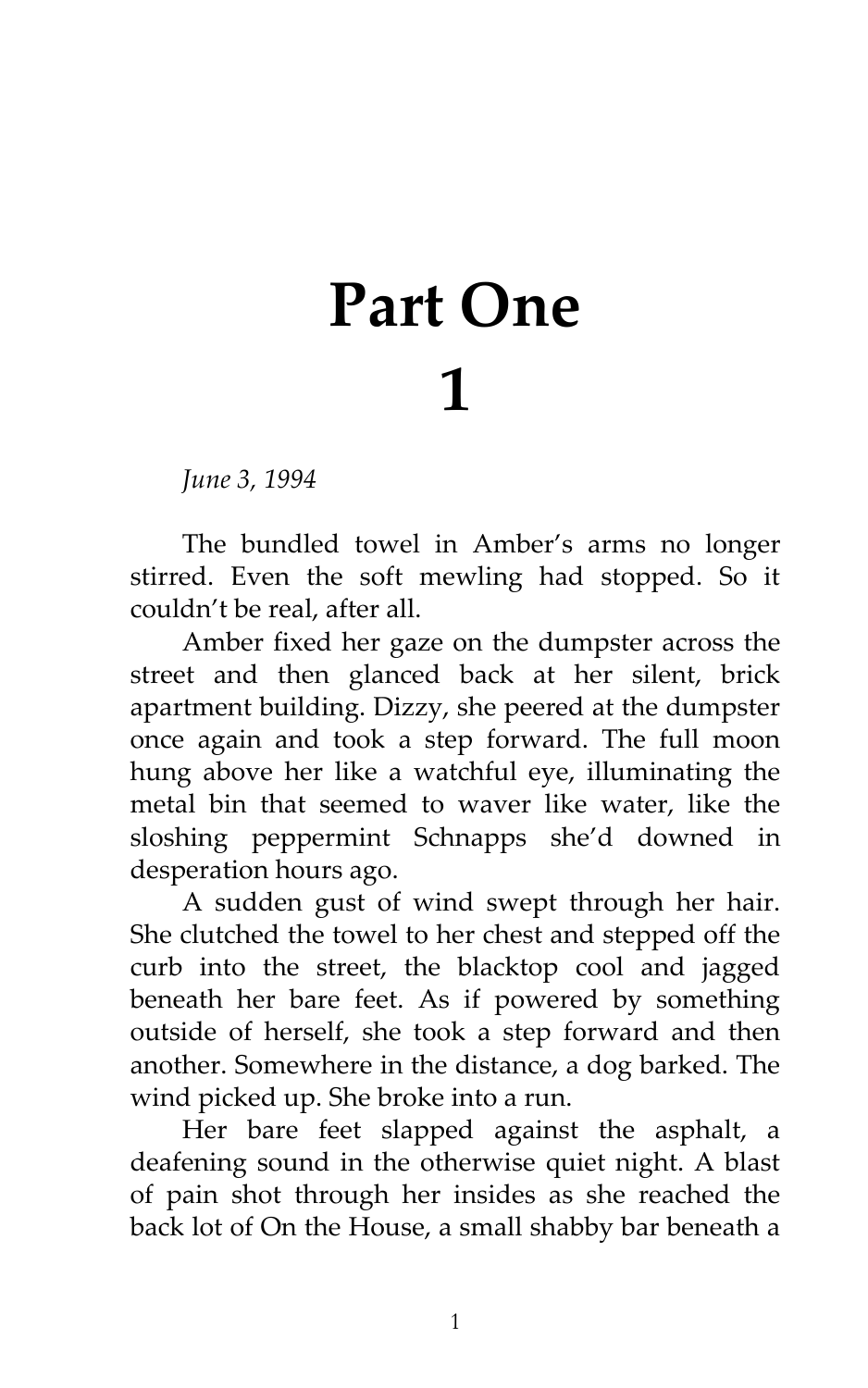neon sign. She glimpsed a cardboard box next to the dumpster, overflowing with broken down cartons and paper. Hastily, she lowered the bundle into the box and straightened. She peered at her empty hands, then at the unmoving towel, her heartbeat rapid firing in her chest

She waited and watched. Nothing. No movement. No sound. No heartbeat anymore, probably.

The headlights from a passing car flashed over the side of the bar, jolting her with panic. She turned and ran, sprinted back to her apartment, breathless and dizzy.

A fleeting sense of horror washed over her. Who was this girl running in the darkness? Something inside of her pleaded for her to stop. Snap out of it. Wake up. Undo. Yet the urgings receded into the fog of her mind. She staggered down the common hall of her apartment, a trickle of blood snaking down her thigh inside her sweat pants. A shower. That's what she needed—a long hot shower to wash away the horror of the night, torrents of water to obliterate the thing that couldn't have happened.

She watched her hand turn the doorknob to her apartment, a hand that seemed disconnected to the rest of her, and stepped over the threshold. The trance shattered.

'Where were you?' Robin was standing in the kitchen with an open jar of peanut butter and a spoon.

Amber gripped the edge of the counter and closed her eyes, willing the figure away. When she opened them, her roommate stood waiting.

'I thought you were at Josh's for the night,' Amber said.

Robin excavated a glob of peanut butter. 'We had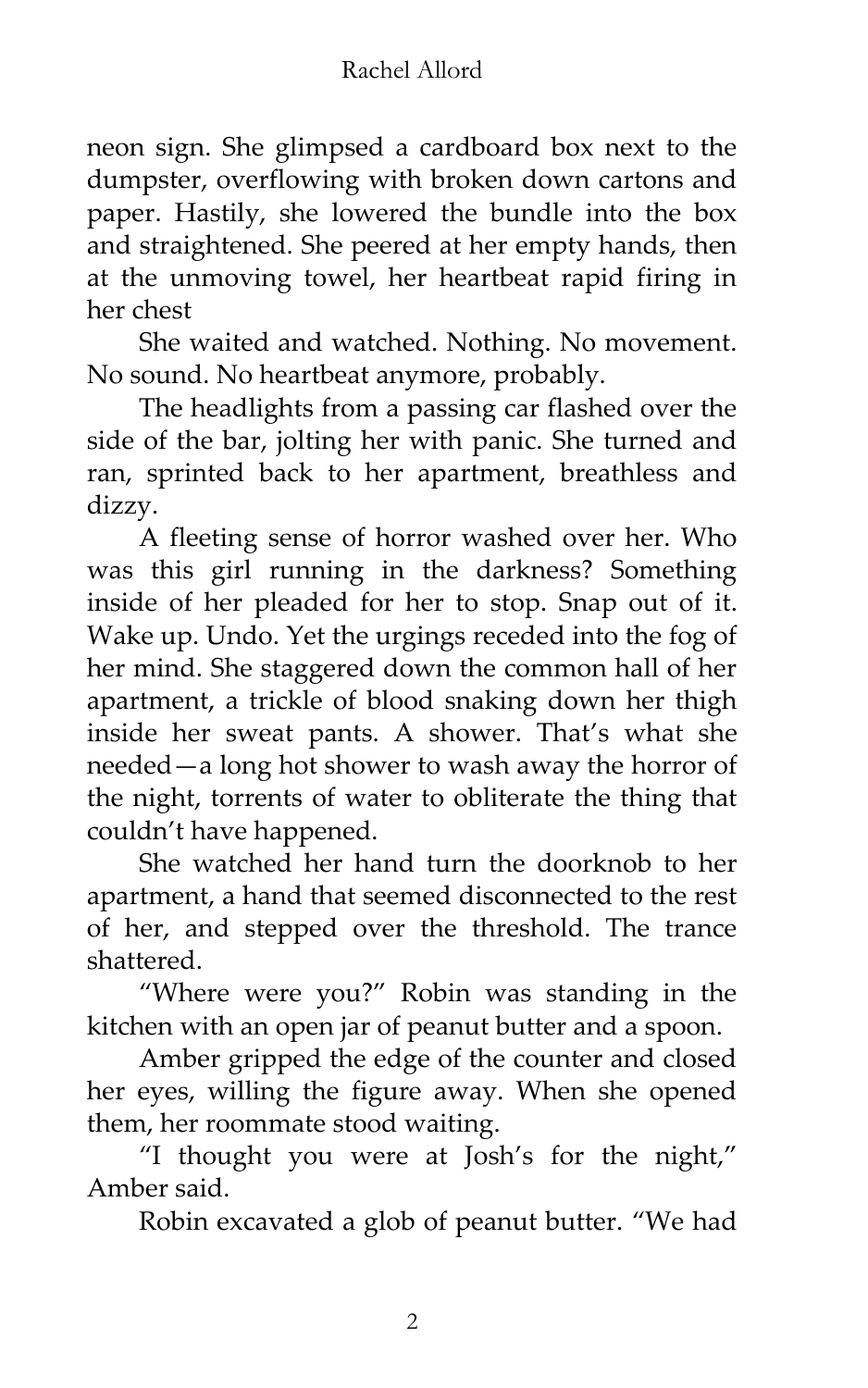a fight. I just got home, and I'm too ticked off to sleep.' She stuck the spoon in her mouth, pulled it out clean, and gave Amber the once over. 'What's wrong with you? You look awful.'

The room took off in a spin. Amber turned and made her way to the bathroom, raking her hand against the wall for balance. Either she was going to be sick or pass out.

Robin trailed her. 'What were you doing outside? It's three o'clock in the morning.'

Her body pricked with sweat, Amber stumbled into the bathroom and knelt before the toilet.

'Oh,' Robin said. 'You're drunk.' She disappeared down the hall.

Depleted, Amber wiped her mouth across the sleeve of her sweatshirt and plunked down on the floor.

Moments later, Robin reappeared. 'Whose party?'

Elbows propped on her knees, Amber held her head with her hands. 'No party.'

Robin leaned in the doorway and crossed her arms over her chest. Her dark eyebrows knit together in scrutiny. "Something's wrong."

'Don't feel good. Just leave me alone.'

Amber found a ponytail holder on the floor and bound her hair loosely at the base of her neck. Suddenly, Robin gasped. Amber followed her roommate's gaze to the bathtub and saw the streaks of red.

Robin's eyes grew as wide as a marionette's. 'Amber, what's going on? Why is there blood in the bathtub?'

'Just go. Just leave me alone.' She hung her head in her hands.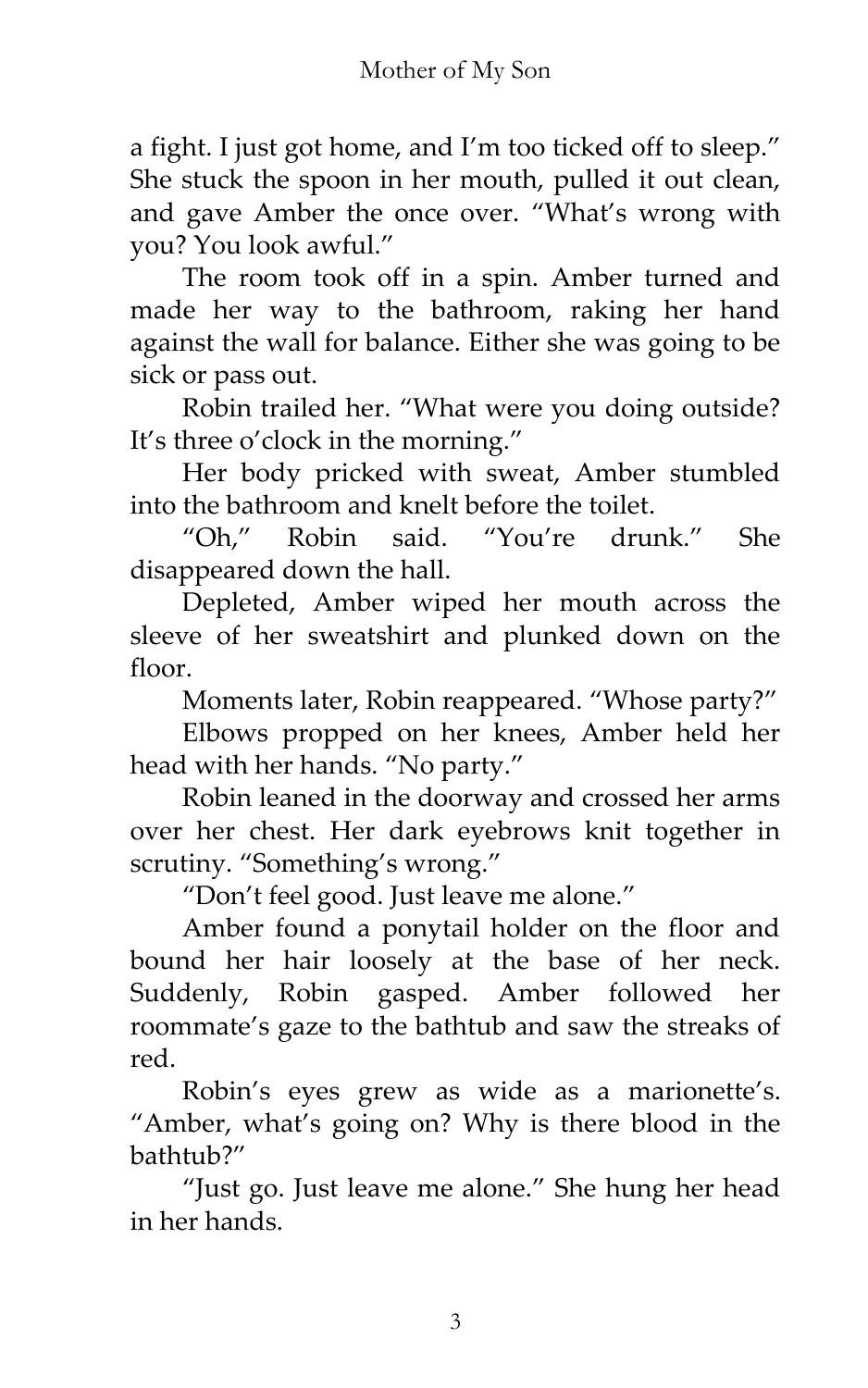'What happened here tonight?'

'Nothing. It's taken care of.'

Robin was silent for so long Amber finally looked up. Her roommate seemed drained of color. 'What do you mean it's *taken care of*? *What's* taken care of?'

'Nothing. Never mind.' Giving in to exhaustion, Amber laid her cheek against the cold, linoleum floor.

Robin gave a little cry then cursed. 'Amber, you're bleeding.'

Amber glanced at the insides of her thighs where red stained her gray sweats. 'I'll be OK. I just need to sleep.'

'You're not OK. You need help. You need a doctor"

"I'll be fine."

'You need *help*!' Robin looked around frantically. 'You're scaring me. We need to do something. We need to call someone—'

'No. Don't call anyone. Please. Just let me sleep.'

Robin was silent for a minute. 'Were you…?'

'Stop asking questions. Just leave.'

Robin paced down the hall and came back. 'This is wrong. This is all so wrong.'

'Robin. Leave. For your own good. I took care of  $i$ <sup>t</sup>.''

'It. What's this 'it,' Amber? You were, weren't you? And you were trying to hide it.' Robin clamped a hand over her mouth. "And now—where is it? What happened to it?"

'It died!' But even as she spoke, she recalled those first weak cries, while she tried to catch her breath in the bathtub, after the impossible happened. She thought she'd have more time. Why didn't she have more time?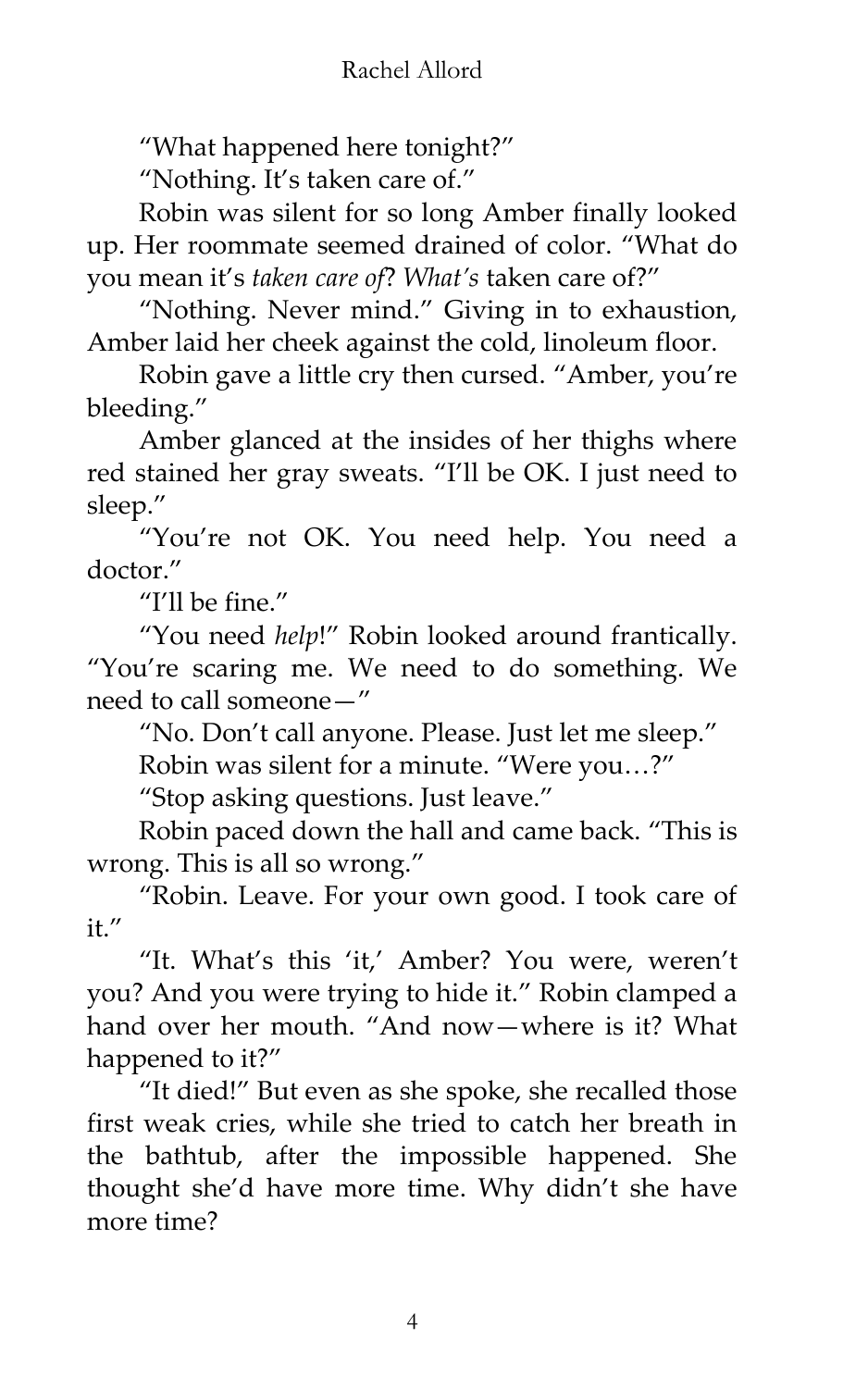At first the signs were easy to push away but as her stomach grew harder and the strange internal thumping more frequent, she had to wonder. Wonder, panic, bury the thought, and get on with life. She couldn't think about that now. She had classes. Exams. It couldn't be happening anyway. And then another sensation would ripple through her abdomen. Another pair of jeans wouldn't button. She'd never been a beanpole, but even Robin mentioned, just last week, she might want to ease up on the take-out.

She looked at Robin's red blotchy face. 'I took care of it. It's over."

Robin raked her hands through her pixie cut, her eyes blinking compulsively, a frantic Morse code. 'Don't tell me any more. I don't want to know any more. I *can't* know. Just leave. Tomorrow. Get your things and yourself and be out of here by tomorrow, because I can't handle this. I can't know about any of this.' She backed away, her hands a shield in front of her as if warding off a dog attack. She let out a whimper and disappeared down the hall.

Pulling her knees to her chest, Amber let her eyelids fall, her mind steadily circling one thought, one statement that might save her if she could manage to believe it:

It never happened.

\*\*\*\*

She was out of options. The reality of it made her sick, but there was only one person she could turn to now: her mother. Amber gripped the phone, scanned the script she'd jotted in her sketchbook, and rehearsed the words under her breath one last time. Then she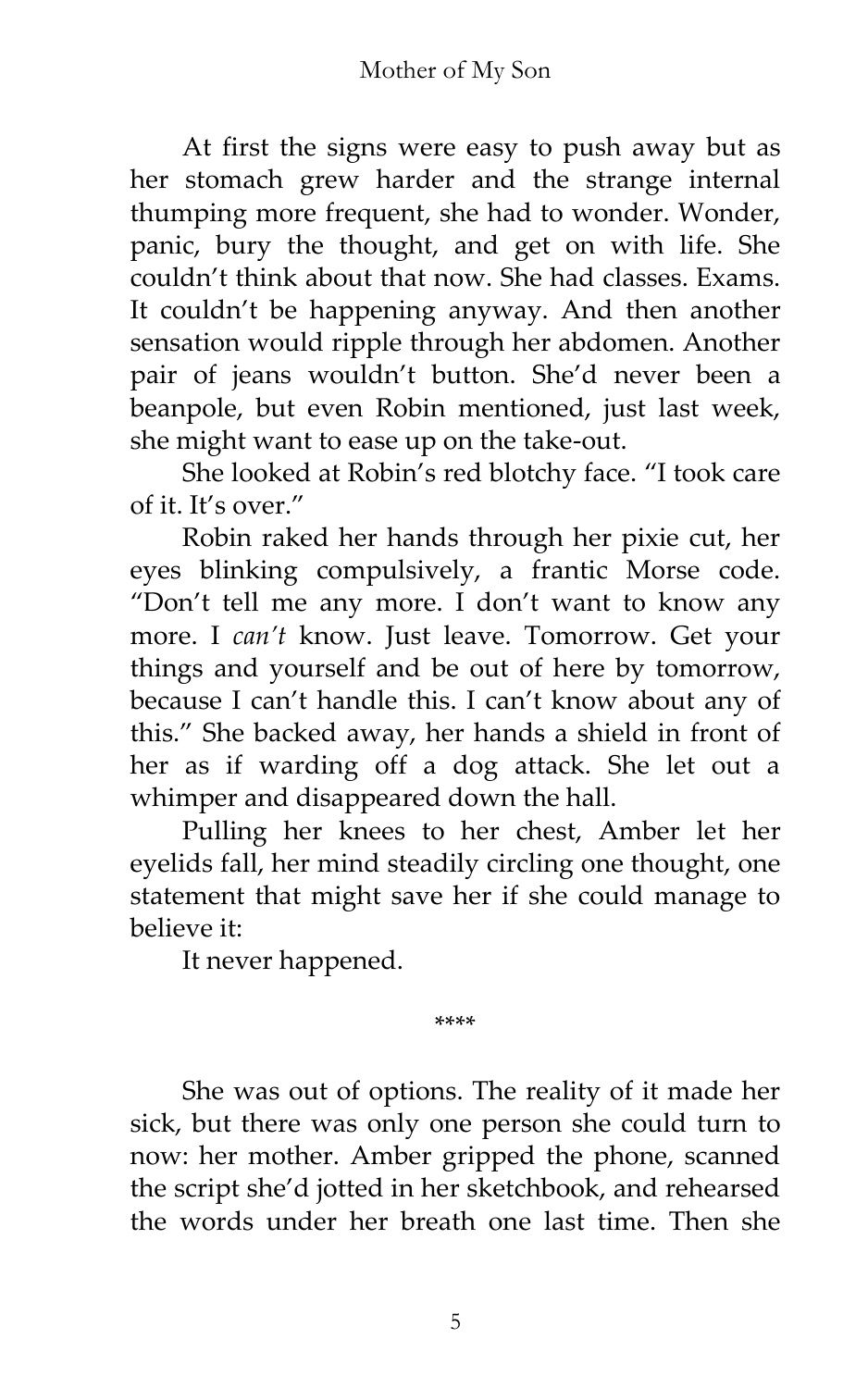exhaled, punched in the number, and waited.

'Hi, Mom. It's Amber.'

Her mother sighed into the phone. 'Look who's finally calling. My long lost daughter. Your timing's not good though. My program's on.'

In the background, Amber heard agitated TV voices and fought to keep her own tone even. 'Yeah, sorry about not calling. I've been busy. And I haven't really been feeling that great—'

'*You* haven't been feeling great? You should have seen me last week. Had the nastiest head cold you could ever imagine. I finally went into the doctor and told him he had to give me something. Felt like I was going to die. Course you'd have known this if you ever called.'

Amber closed her eyes to steady herself. She couldn't afford to blow this. 'Sorry.' She glanced at her script. 'Hey, there's been a change of plans. My summer job fell through, so I thought maybe I'd come home for awhile, if that's OK with you.'

'You want to come home? I thought you wanted to stay close to campus for the summer. I thought you found work"

Amber picked up her pencil and sketched along the edge of the page. 'Plans changed. There wasn't anything I could—'

Her mother shushed her. "Hang on a second." The background voices intensified, and a female screamed, 'You're not the father. Victor's the father!'

'I knew it,' her mother said. 'What were you saying?'

'That I'm coming home.'

'How long are you staying?'

'I don't know. A couple of months. For the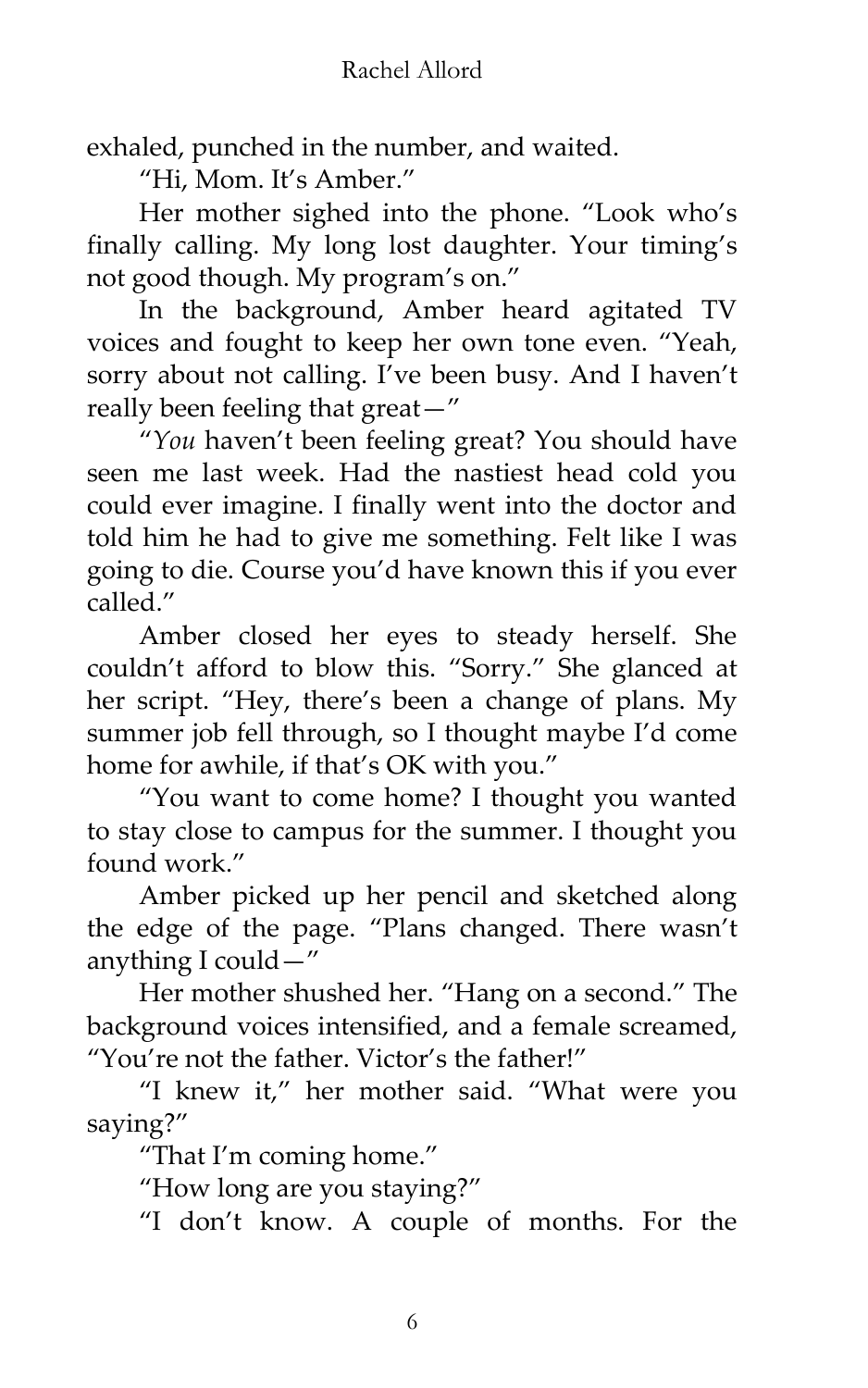summer maybe.'

'Until you go back to school?'

Amber sketched an oval on her paper and added a wide brow and a small chin. "Until I find a place of my own. I'm not going back to school.'

Her mother was silent for a moment. "That's it? One year under your belt and that's it? Well aren't you the little scholar? Quitting already. What about that scholarship? What happened with all of that, Miss Smarty-Pants?'

Amber studied the oval she'd drawn and shaded in wide-set eyes. 'College just isn't for me.' Her voice almost broke under the lie. She swallowed hard. 'It's better that I figure that out now than sometime next year, right? I just don't belong here.'

'I thought Mr. What's-His-Name said you had talent? Went through all the trouble to help you fill out that paperwork and get you that scholarship and all. What are you going to tell him?"

The day Amber showed him the letter of award in the high school art room, a lifetime ago, Mr. Morton had beamed with pride. 'What's it matter to him? I'll tell him it didn't work out.'

'Let go of me!' The soap opera lady sounded hysterical.

'Can't say I'm surprised,' her mother said. 'I knew this whole college thing would be nothing but a waste of time. You just got too big for your britches."

Amber squeezed her eyes shut. When she opened them, the small face on her sketchbook peered back at her. She added a diminutive mouth. 'I'm not planning on staying long. Just until I find a place of my own. So, I'll see you tomorrow?'

Her mom chuckled. 'I'll be sure to roll out the red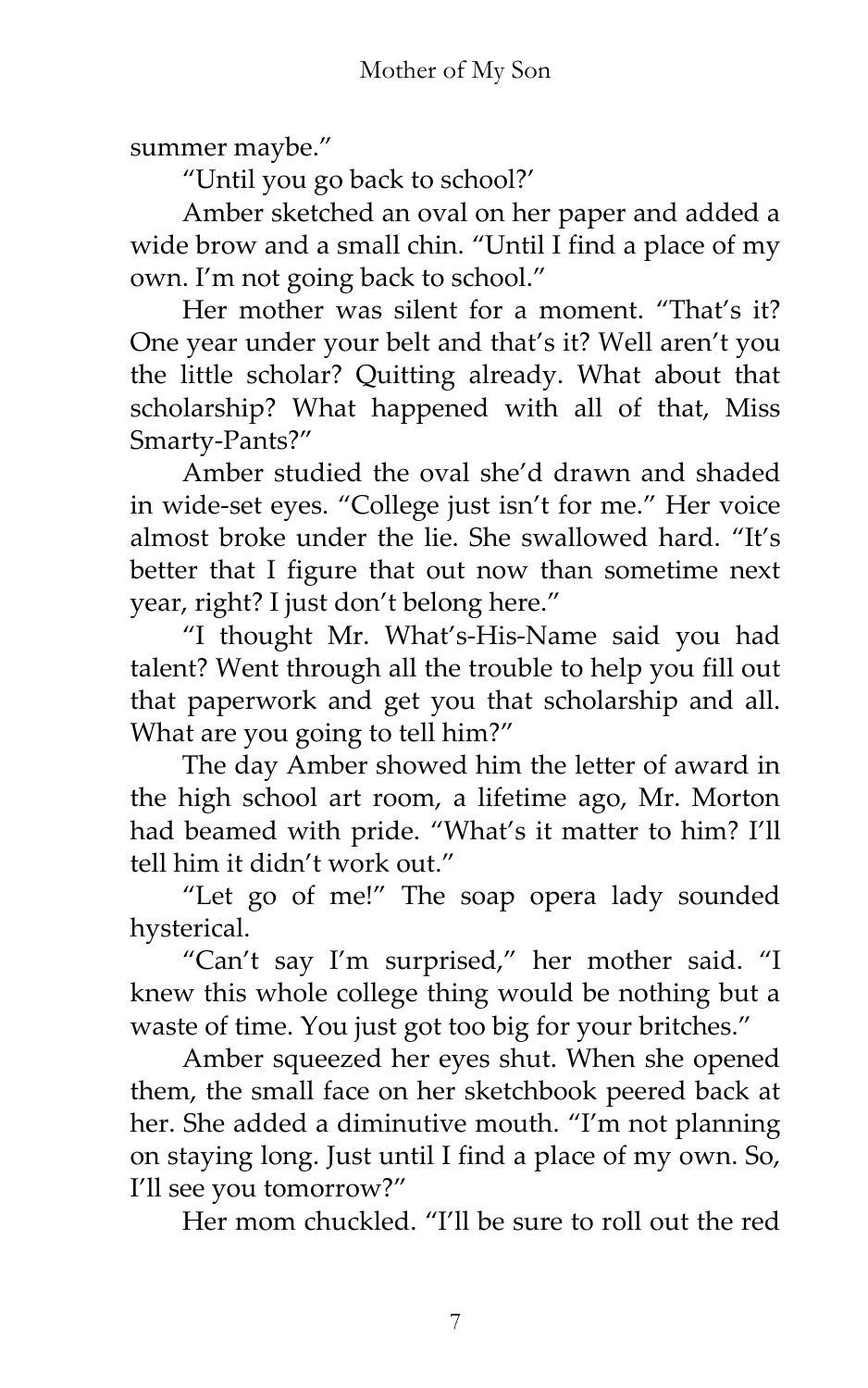carpet.'

Amber hung up the phone and stared at the small, gray face. She darkened the pupils, erased a speck to add the illusion of light, shaded the lower lip and accentuated the divot between the nose and mouth.

The front door opened and shut. Robin was back.

Holding the pencil like a dagger, Amber scribbled through the drawing, tearing through the paper and leaving pockmarks on the page behind it. She tossed her sketchbook across the bed and started packing for home.

Home. Back where she started. And this time, she'd find no way out.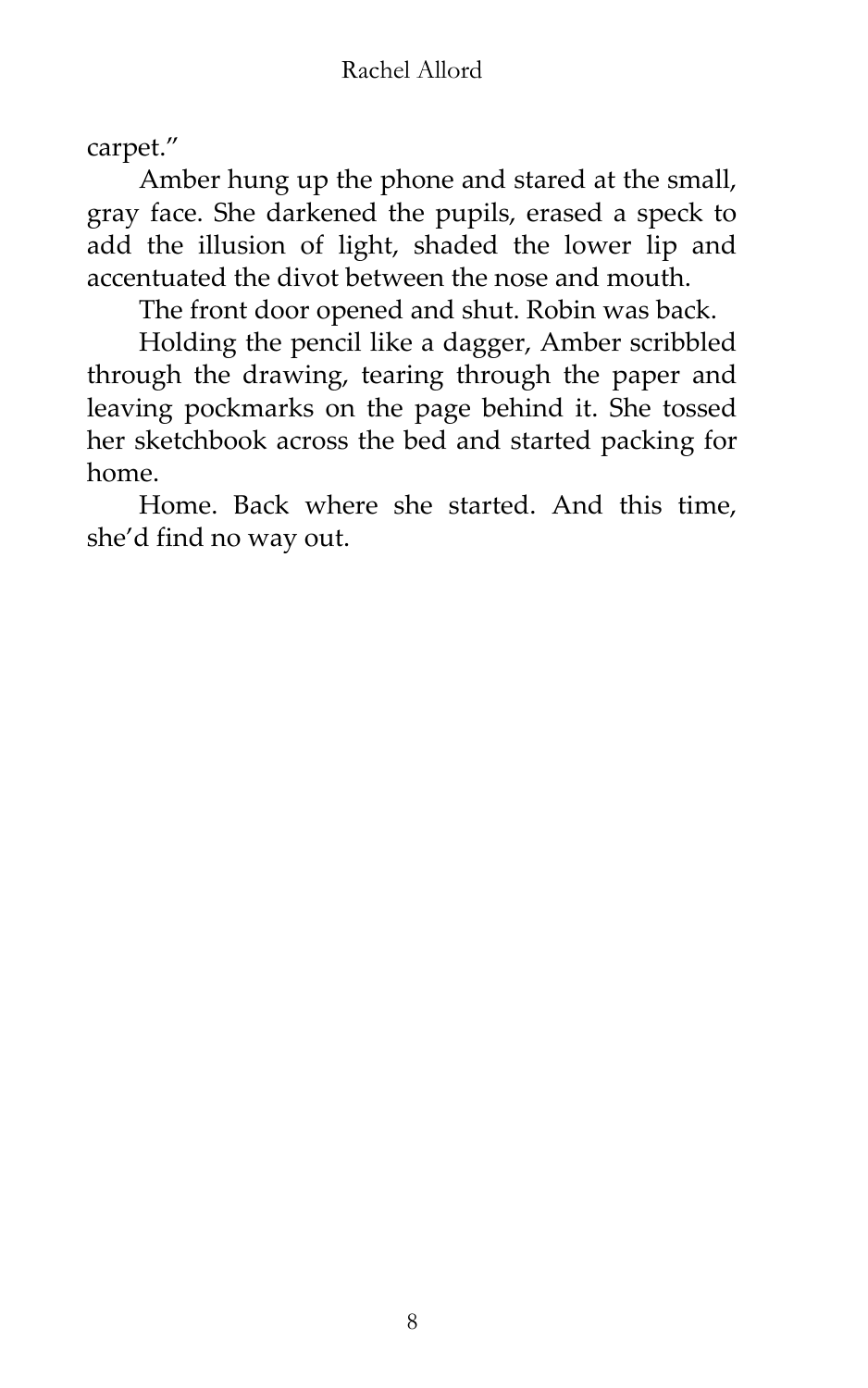### **2**

Standing outside her sister's ranch-style house, Beth pressed the doorbell and waited.

Eric grabbed her hand. 'Bring on the chaos,' he said.

Gretchen opened the door. Her eyes were puffy and she wore no makeup. She offered Beth a quick grimace, an attempt at a smile, tight-lipped and hollow, as she held a whimpering Evan against her ragged t-shirt.

Beth gave her sister and nephew a quick hug before making her way to the living room. She called out a happy birthday to her niece Lily who sat beaming from behind a barricade of presents.

Eric added their gift to the assortment.

As Beth passed her nephew Tyler, she ruffled the top of his head then slid into a chair. Immediately, Gretchen plopped Evan into her arms.

'You don't mind, do you?' Gretchen asked absently.

"Are you kidding?"

Beth tugged off Evan's tiny knit cap and weaved her fingers through his downy hair. He stirred, unfurled his fists, and emitted a breath. She brought him to her shoulder and rubbed his back through his blue terrycloth sleeper, intoxicated by his scent. After a few minutes, she watched as Lily clawed at the present covered in paper ballerinas.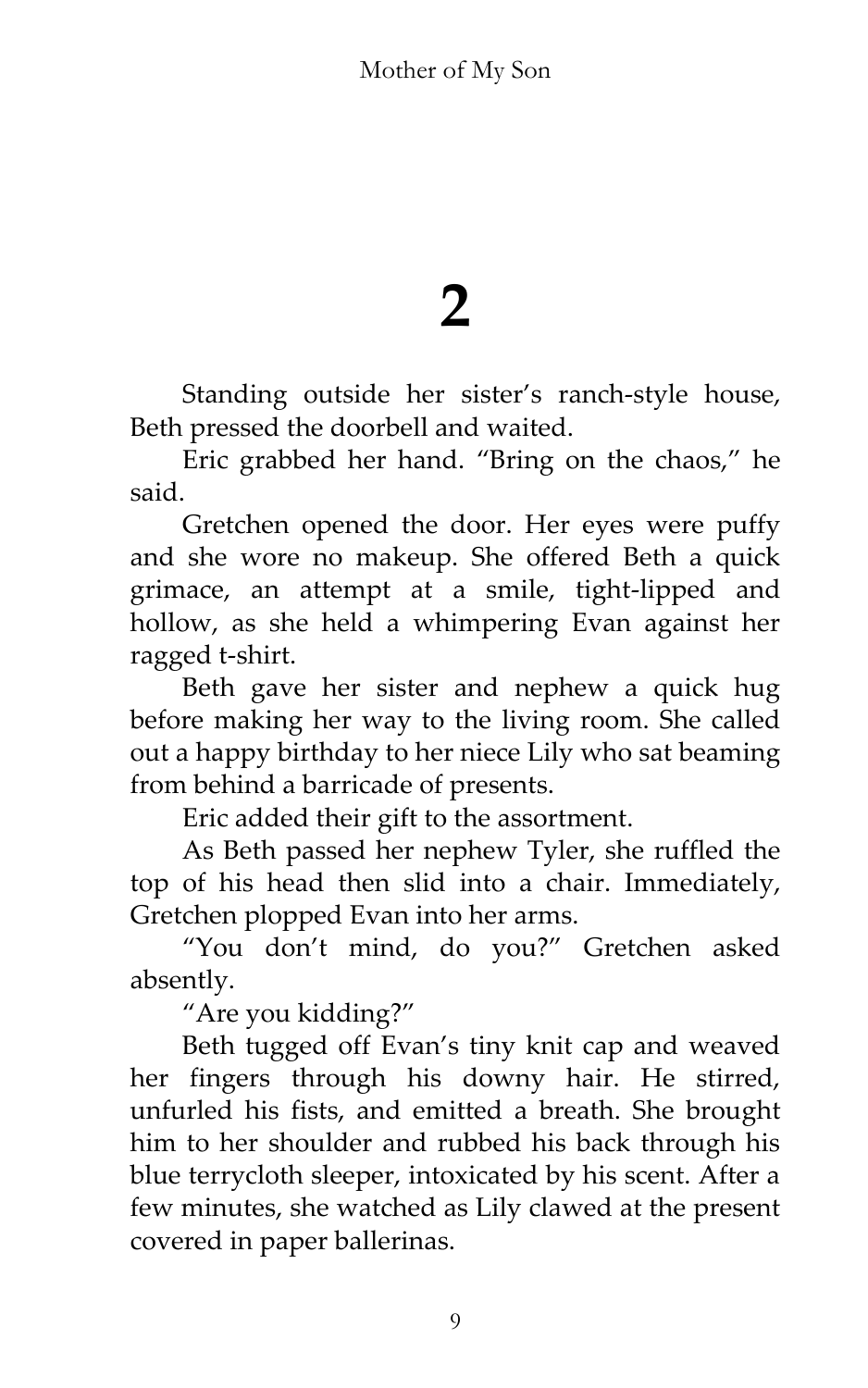'Card first, Lil,' Dave reminded from behind a video camera.

Lily reluctantly opened the card, regarded it with apathy, and glanced around the room. Beth waved and Lily grinned back. Within seconds, the girl uncovered the doll Beth had painstakingly picked out—a doll with the same strawberry-blonde hair as Lily. She hollered out a thank you and attacked the next gift.

Evan whimpered. Beth repositioned him to the cradle hold, and he rooted against her blouse.

Gretchen pulled a kitchen chair into the living room and sat beside Beth. 'He's probably hungry,' she said, already fiddling with her shirt.

Beth relinquished him, and Gretchen tossed a receiving blanket over her shoulder and swiftly tucked Evan underneath. Tyler climbed into Beth's vacant lap, grinning like a chimpanzee.

Beth gasped. 'You lost another one! Tooth fairy stop by last night?'

Tyler nodded. 'Yeah, and guess what? I'm rich! Ten whole dollars!'

'*Ten*?' Beth eyed her sister. 'My, your tooth fairy is pretty generous.'

'Or sleep deprived,' Gretchen muttered.

Lily unwrapped Twister*,* and Tyler jumped from Beth's lap to have a closer look.

'I was tired, and in the darkness I thought it was a single," Gretchen said. "Some precedent I've set, huh?"

Beth chuckled. 'I remember when we were happy with a quarter."

Evan made a spluttering sound from underneath the blanket. Gretchen peeked in at him, shifted positions, and then stared vaguely in Lily's direction. After Lily unwrapped the last present, Gretchen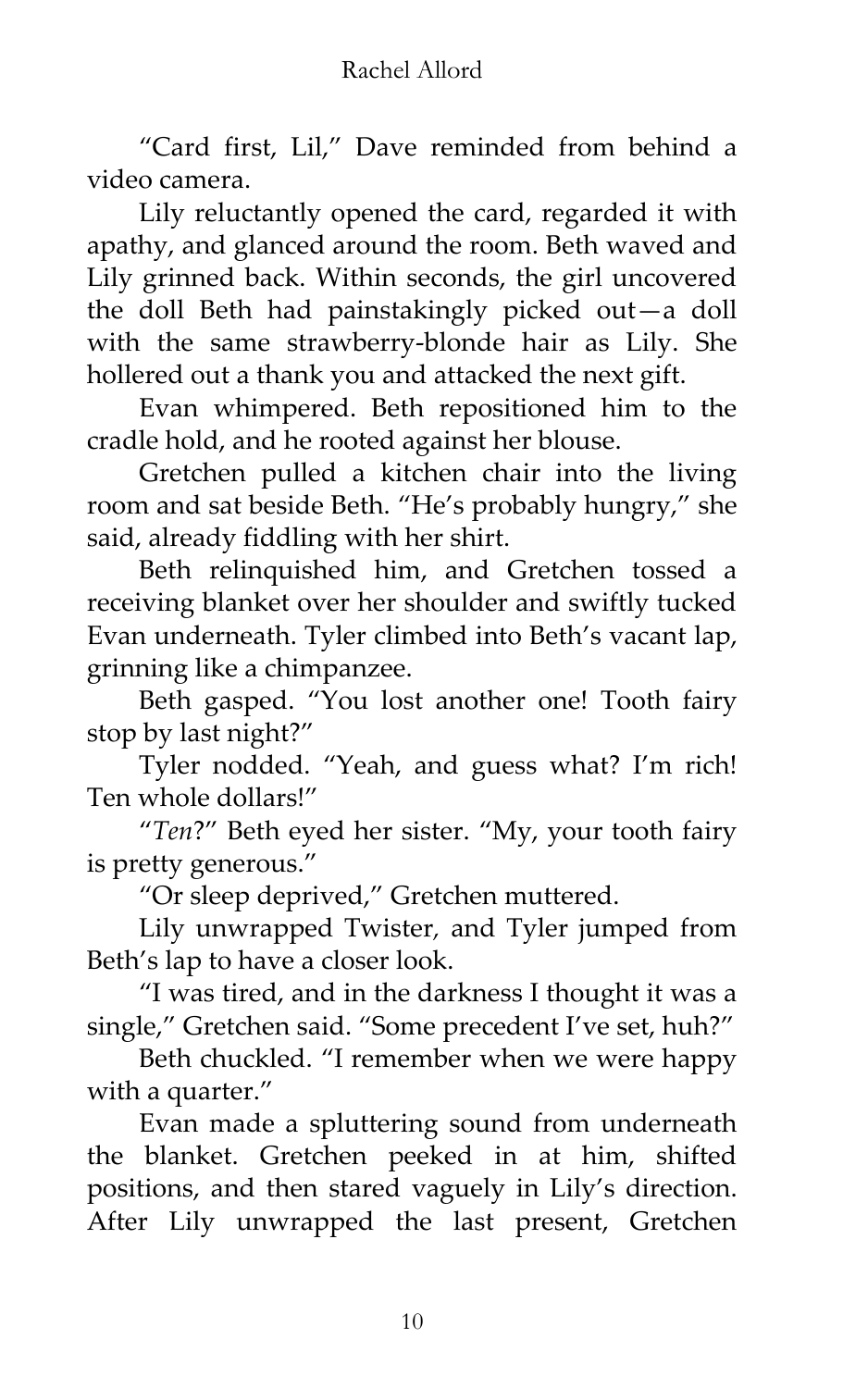handed Evan back to Beth. 'I need to frost the cake. Make sure he burps.'

Beth grabbed a cloth slung over the arm of the sofa and thumped Evan's back until he accomplished the task. She swaddled him in his receiving blanket and carried him down the hall, burying her nose in the bread-dough suppleness of his neck. He found his fist and nosily sucked. A cool string of drool trickled down the front of her shirt. She kissed his head and scanned the pictures adorning Gretchen's hall.

Most were of the children—Tyler at the beach in a wide-brimmed hat, carrot-topped Lily nestled in Tyler's lap in front of a white tulle background at the JC Penny studio. A slightly faded one of Beth and Gretchen as girls, clad in halter-tops with droopy wildflowers curled over their ears, standing amidst prairie grass on the hill behind their childhood home.

Beth thought of the gift tucked under her chair in the family room and smiled. One more tribute, one more captured memory for Gretchen. Beth's throat constricted, and she burrowed her head in Evan's neck again, drinking in his scent like an antidote.

Eric came to stand beside her.

'Is he sleeping?' she asked, turning sideways so Eric could check.

'Looks like it.'

'I'm going to put him down.' She heard the false brightness in her voice, and before she could step away, Eric encircled her, his arms a strong rope holding her together. She commanded herself to recognize the gift before her: the husband who didn't blame, who'd seen her at her worst, who bore the brunt of her mood swings and didn't run away. Eric who grieved controllably so she could fall apart. She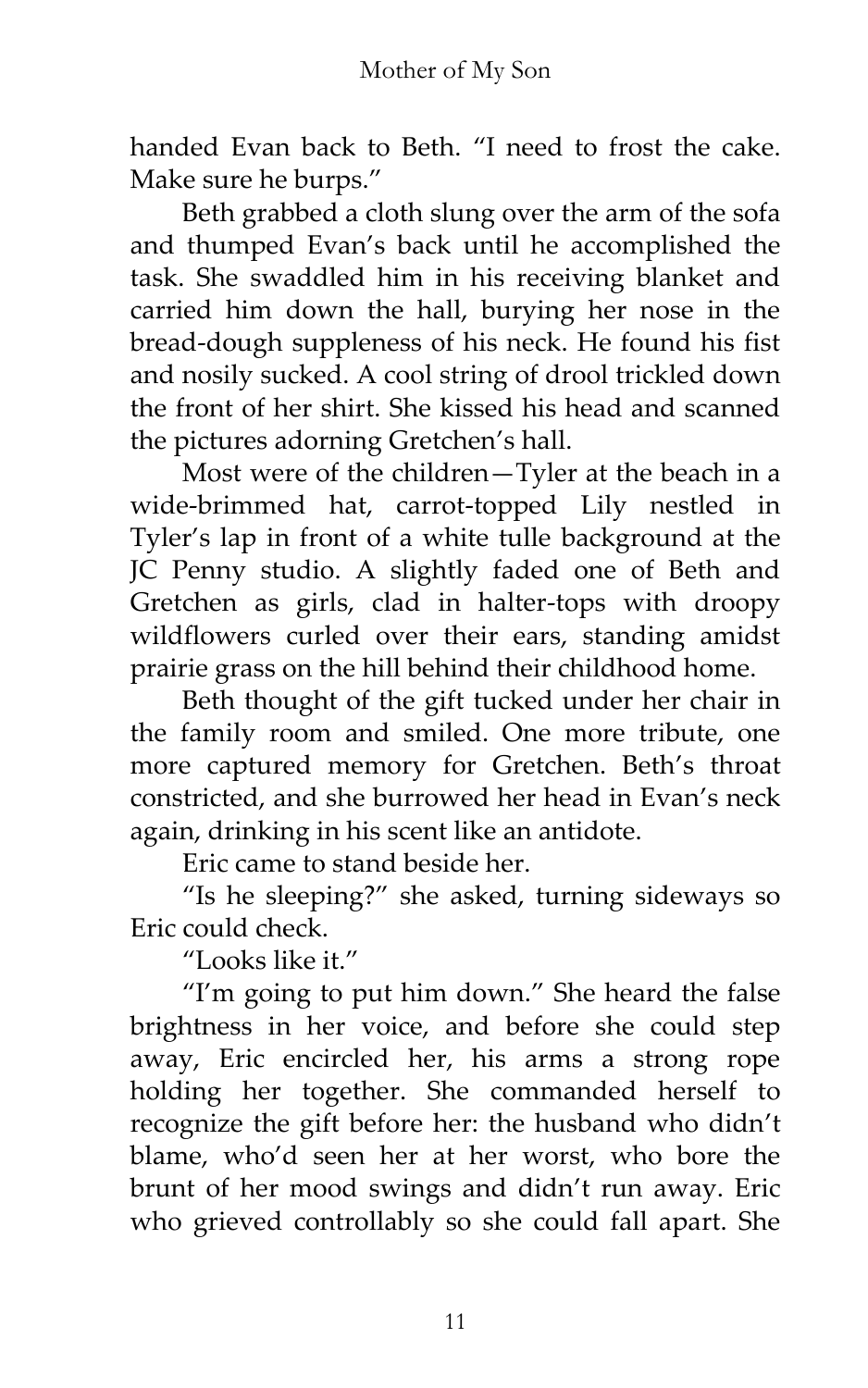smiled, finally, and he loosened his grip.

Beth settled Evan in his crib and remembered to leave the door open as Gretchen preferred. In a house like this, her sister had said, the kid needs to be able to handle a little noise.

Beth found Gretchen in the kitchen, rubber spatula in hand, jaw set. "This junk won't spread."

Beth watched her sister's attempt to coax a glob of white frosting across the top of a cake, eroding clumps in the process. 'Maybe you didn't mix in enough milk"

Gretchen shot her a look. 'What do you mean *mix in*? It's from a can.'

'Oh.' Beth stepped closer and poked her finger into the canister to sample the store bought butter cream.

'Hey, I'm running out. I need that.' Gretchen snatched the canister, scraped out a glob, and smeared it over the cake. A chunk of cake dislodged and fell to the floor. Gretchen huffed and glared at the mess at her feet. With a fierceness that startled Beth, Gretchen hurled the spatula toward the sink. It smacked the counter, bounced off, and hit the floor with a splat. The collar of Gretchen's St. Bernard jangled from under the table, and Murray padded over, sniffed warily, then noisily lapped up the unexpected treat. Gretchen crossed her arms and glowered at the dog.

Beth stood quietly for a moment. 'You haven't lost your pitching arm.' She picked up the spatula, washed it off, dribbled in a splash of milk, and whipped the frosting into pliability. Rotating the cake plate with one hand, she spread the concoction along the side of the cake in slow, smooth motions and then carefully coaxed the frosting across the top.